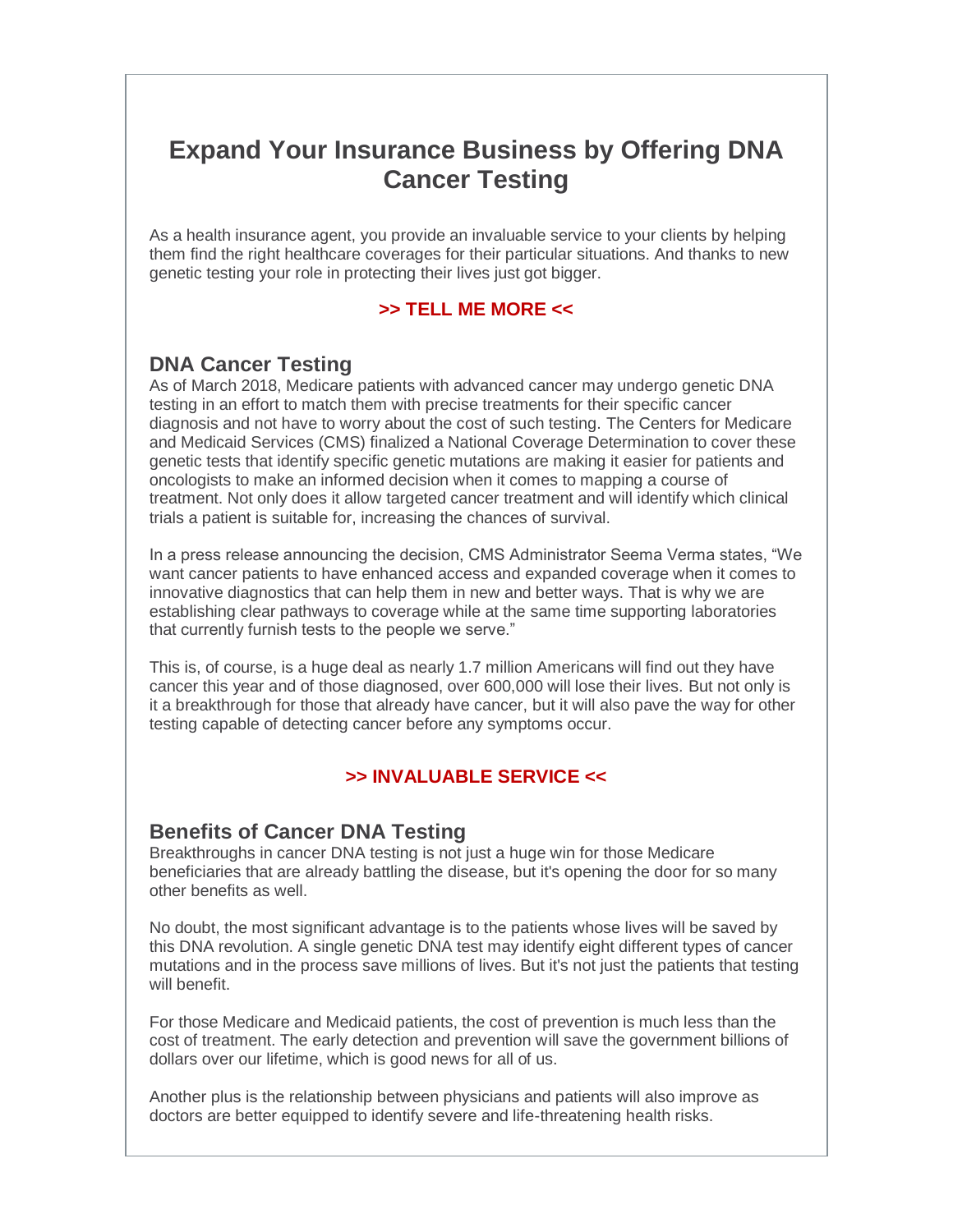And you, the insurance professional will also benefit from this amazing advancement in patient care. You will be on the front lines, saving lives and educating the public about the wonders of these new tests.

#### **>> GET ON THE FRONT LINES <<**

## **How You Can Promote DNA Testing in Your Agency**

Wondering how you play a part in the education of these life-saving tests, easy, you can perform the initial analysis. Along with those in the medical profession licensed insurance agents can perform a simple swab test in their office. You can provide this service to your existing client base and add another revenue stream to your bottom line, by receiving a commission for the completed tests or securing another a line of business the client did not already have. For those that already have seniors as a target demographic, you are simply rounding out their product offerings.

Here's who is eligible for the cancer DNA testing covered by CMS.

- Medicare beneficiaries
- Medicaid beneficiaries
- Tricare recipients

Those beneficiaries that have had cancer or there is a family history of cancer for the last three generations

#### **>> START PROMOTING <<**

#### **How the Process Works**

Helping your clients has never been easier. Once you have signed up as an enroller, you will order the testing kits for around \$10 per kit. As the enroller, you will perform the swab of the beneficiary, obtain the proper paperwork and submit the test to an approved lab once it is complete. All lab partners are in full compliance with CMS so there will be no back billing to the doctor's office to be concerned with.

The test administrator will review all the submissions and enter the data into the teledoc portal. Once an associated physician approves the submitted swab and corresponding information, they will sign off on the test. If more information is needed, the associated physician will contact the client. Once final approval is obtained, the administrator will submit the test to the lab.

Once the results are in, a counselor at the test administrator will call the client to go over the findings. The client may also make an appointment with their personal physician to discuss the test results and plan their treatment.

The lab will file the claim with CMS once the DNA test is complete. After approval, CMS pays the lab. The lab then pays the administrator and commissions are paid down the line to you. All enrollers will have access to a "back office" to track payments and commissions.

#### **>> GET STARTED TODAY <<**

#### **The Swab Test**

The kit you will receive is very similar to what you may see if you perform swab tests for life insurance policies. The kit comes to you with everything you need, plus the